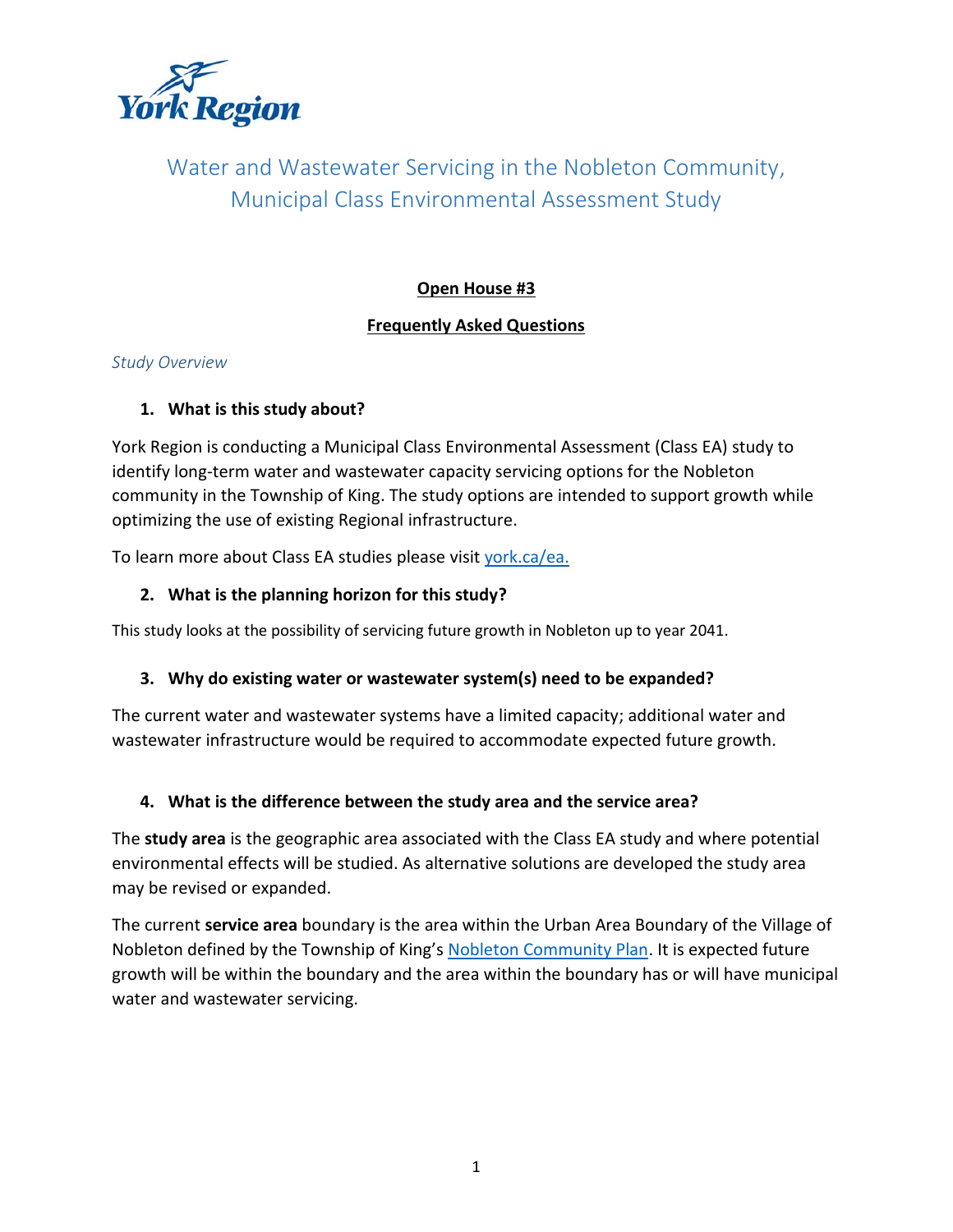

# **5. How does this study relate to other planning processes in the region, such as the Municipal Comprehensive Review?**

This Class EA study looks at the possibility of servicing future growth in the community of Nobleton within the urban area boundary. The Municipal Comprehensive Review is underway, and is being conducted by the Planning and Economic Development Branch of York Region. To learn more about the Municipal Comprehensive review, Vision 2051, and to view the Municipal Comprehensive review project plan, you can email [futureyork@york.ca](mailto:futureyork@york.ca)

### **6. What are the costs associated with this project and who is paying for it?**

The Environmental Assessment Study cost is approximately \$2.25 million. Growth-related infrastructure will be assigned and paid for by new development. The final capital cost breakdown (i.e., growth component vs. non-growth component) will be determined at a later stage of the project once the Recommended Solution has been selected.

For more information on York Region's budget and how finances are used to deliver services, please visit [www.York.ca/budget.](http://www.york.ca/budget)

### **7. How will this project impact the rates I pay on my water bills?**

Water and wastewater billing grades are managed by the Township of King. If you have further questions about your water or wastewater bills, please visit the Township of King website at [www.king.ca](http://www.king.ca/) or alternatively you can contact Service King. The number is 905-833-5321 or you can email [serviceking@king.ca.](mailto:serviceking@king.ca)

# **8. Will Nobleton be getting surface-based water supply, such as lake-based water, instead of groundwater well supply?**

No, Nobleton will not get any surface-based water supply. Groundwater will remain as the primary water supply source for Nobleton.

# **9. King City is not on a well system and receives lake-based supply. Why can't Nobleton do the same?**

Water servicing from alternative sources is being considered in this Class EA study. The evaluation criteria show increasing the capacity of the existing well in combination with a new production well has the lowest overall impact. Since increasing groundwater supply can meet the anticipated growth, connection to lake-based supply is not permitted.

King City had all the necessary approvals for lake-based supply before the most recent update of the province's long-term plan, [A Place to Grow: Growth Plan for the Greater Golden](https://www.ontario.ca/document/place-grow-growth-plan-greater-golden-horseshoe#:~:text=A%20Place%20to%20Grow%20is,a%20high%20quality%20of%20life.)  [Horseshoe](https://www.ontario.ca/document/place-grow-growth-plan-greater-golden-horseshoe#:~:text=A%20Place%20to%20Grow%20is,a%20high%20quality%20of%20life.) (2019). This update restricted the extension of water and wastewater services unless deemed necessary.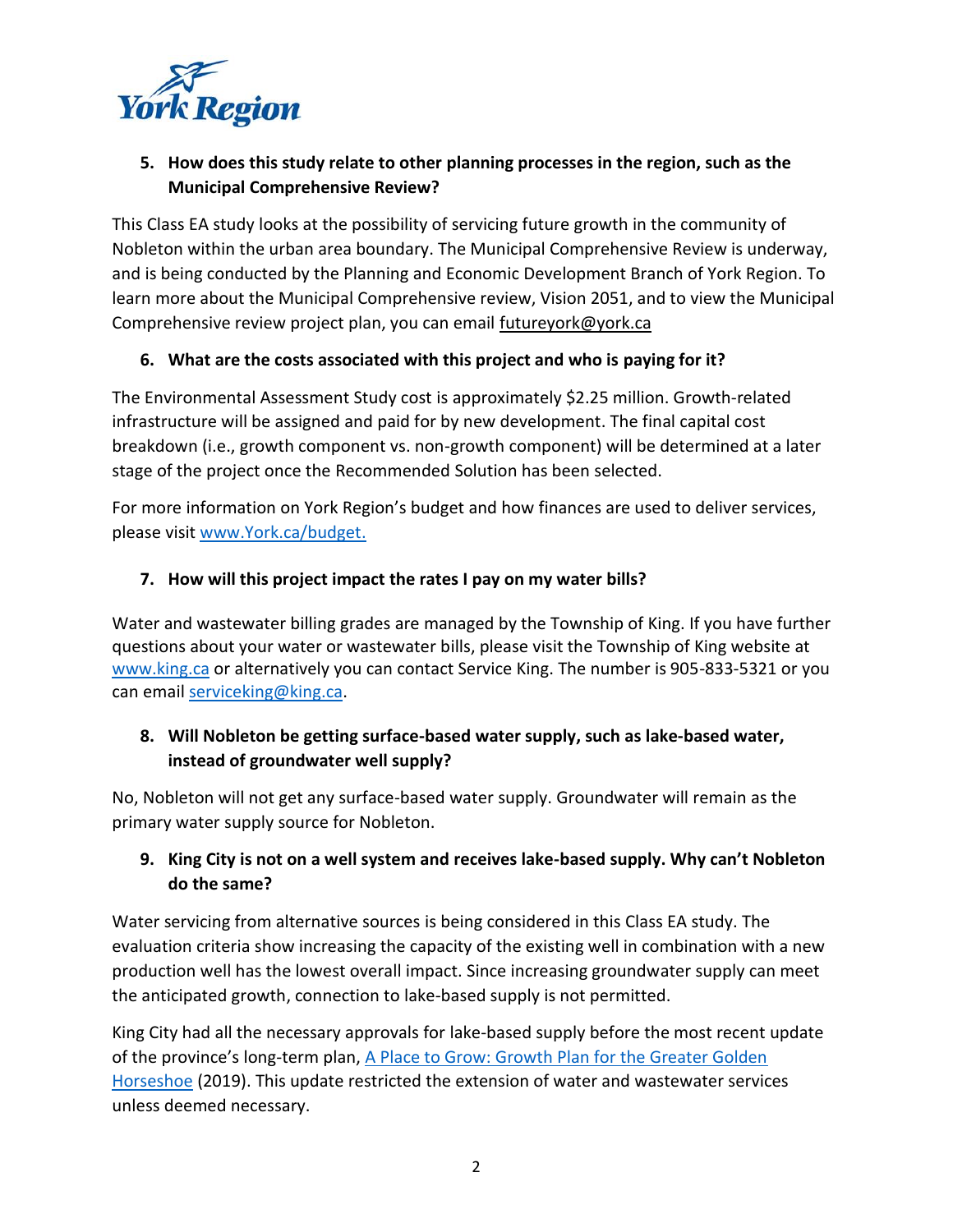

### **10. Why is the recommended water servicing solution not to connect to the lake-based supply?**

Increasing the capacity of the existing well, in combination with a new production well, resulted in the lowest overall impact after evaluating the natural environment, social, cultural, jurisdictional, regulatory, technical and economic criteria.

Since increasing groundwater supply can meet the anticipated growth, connecting to the lakebased water supply is not permitted. According to the province's long-term plan, [A Place to](https://www.ontario.ca/document/place-grow-growth-plan-greater-golden-horseshoe#:~:text=A%20Place%20to%20Grow%20is,a%20high%20quality%20of%20life.)  [Grow: Growth Plan for the Greater Golden Horseshoe](https://www.ontario.ca/document/place-grow-growth-plan-greater-golden-horseshoe#:~:text=A%20Place%20to%20Grow%20is,a%20high%20quality%20of%20life.) (2019), extending supply from a Great Lake's source is generally only permitted if the local groundwater supply is unable to meet the quantity and/or quality requirements.

### **11. Why did you choose the recommended wastewater servicing solution?**

Expanding the existing Janet Avenue Pumping Station, adding an underground storage tank at Janet Avenue Pumping Station to reduce high wastewater flows, and upgrading and expanding the Nobleton Water Resource Recovery Facility is the recommended wastewater solution because it scored highest in each evaluation category.

The advantages of this alternative include maximizing the use of the existing facilities, eliminating the twinning of the outfall and forcemain, limiting environmental, social and regulatory risks by confining expansion to the existing sites, and lower cost.

# **12. Why is the increase in wastewater flows far greater than the corresponding increase in water flows?**

Wastewater captures not only sewage, but also infiltration and inflow (I&I), which accounts for rainwater, melting snow and runoff. High groundwater table, soil conditions and sewer conditions all contribute to the overall amount of I&I. Historically, Nobleton's sewer system has seen relatively high I&I values. As such, allocation has been made in sizing the wastewater infrastructure to accommodate this additional flow. The same accommodation does not need to be made for fresh water.

# **13. What is the rationale for providing a Flow Attenuation Tank at the Janet Avenue Pumping Station?**

The peak flows projected for the Janet Avenue Pumping Station are significantly greater than the average flows. These peak flows are expected to be witnessed occasionally, and not daily. Designing the downstream infrastructure to accommodate the peak flows would result in a significant environmental and financial impact. In addition, the built infrastructure would be unused for long periods of time. The Flow Attenuation Tank will shave off the peak flows to a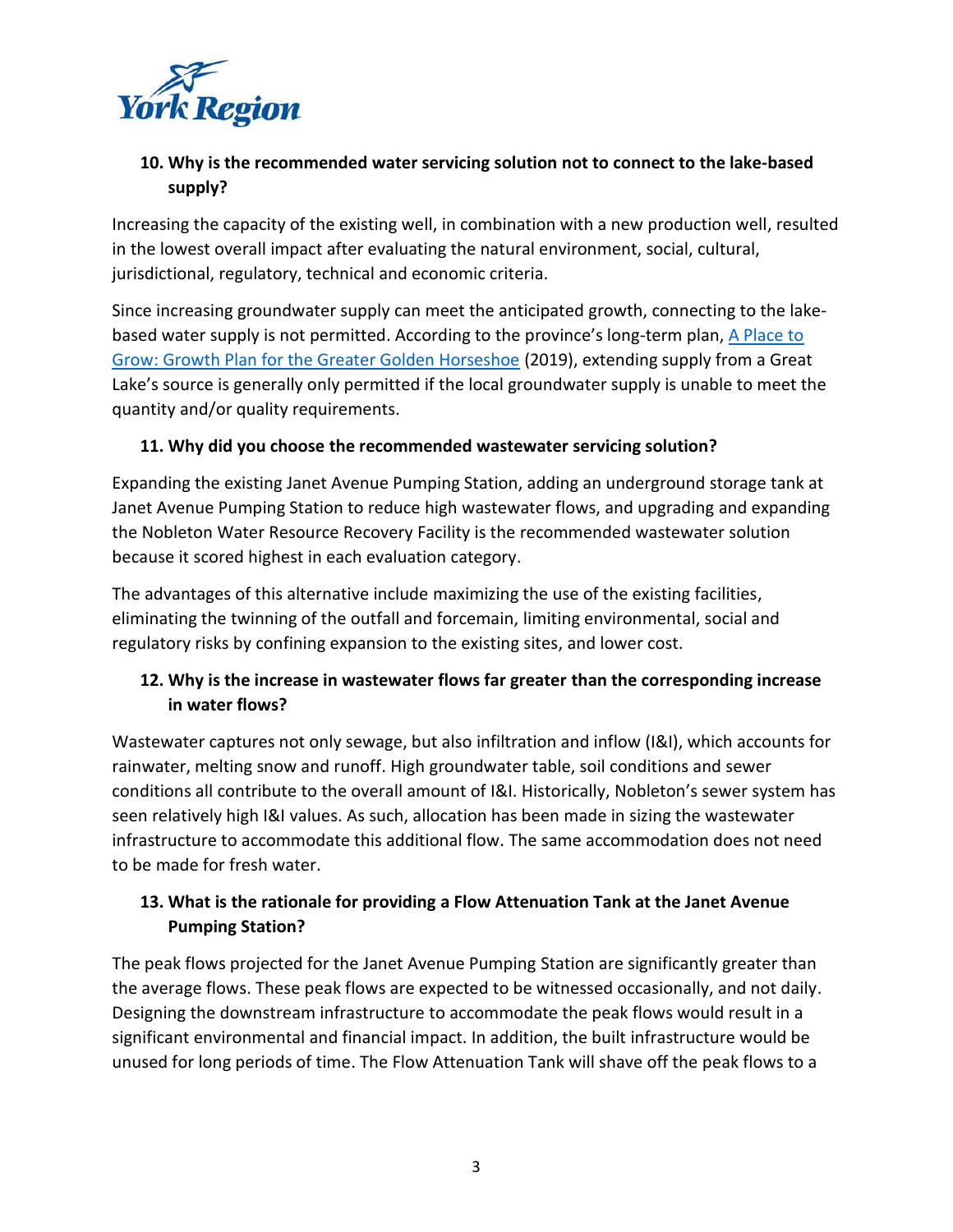

manageable level, which would allow the existing infrastructure to accommodate the flows and will also reduce the expansion needed at the Janet Avenue Pumping Station and WRRF.

#### *Water Quality*

#### **14. Will this study improve my well water quality?**

Water quality issues such as iron, odour and taste have been raised and discussed as part of this study and considered in the recommended solution.

York Region and the Township of King regularly sample the drinking water, as required by the *Safe Drinking Water Act*, to ensure it meets high standards for quality. The water supply complies with the Ontario Drinking Water Quality Standards.

York Region is in the process of completing a Region-wide groundwater treatment study. The outcome of this study will include treatment recommendations for the Nobleton water system.

To learn more about drinking water quality and monitoring visit [york.ca/drinkingwater.](http://www.york.ca/drinkingwater)

#### **15. Will the addition of a new well address the water pressure concerns?**

There are a few causes for water pressure concerns, some of which are under the jurisdiction of York Region, while others are under the jurisdiction of the Township of King. The Environmental Assessment team is working closely with the Township to resolve these issues where possible, as part of the overall water supply and generation of water from the wells into the storage system. However, concerns specifically related to water pressure are the responsibility of the Township of King. Any quality or pressure concerns should be directed to the Township of King. The number is 905-833-5321 or you can email service king@king.ca.

#### *Environment*

# 16. **How does climate change factor into the plan for water and wastewater servicing in the Nobleton Community?**

Climate change considerations (both mitigation and adaption measures) for the recommended water and wastewater solutions are being considered as part of the Class EA study.

The recommended water servicing solutions were evaluated to ensure they would be resilient to climate change. The proposed solutions would be adaptable to varying flow rates and regulations that may arise from climate change. For the wastewater servicing, a few of the proposed facility upgrades have been designed to accommodate a 1 in 25-year storm. This would protect the treatment plant from unusually high flows. The entire infrastructure will need re-evaluation if the magnitude of wet weather events were to considerably increase in the future.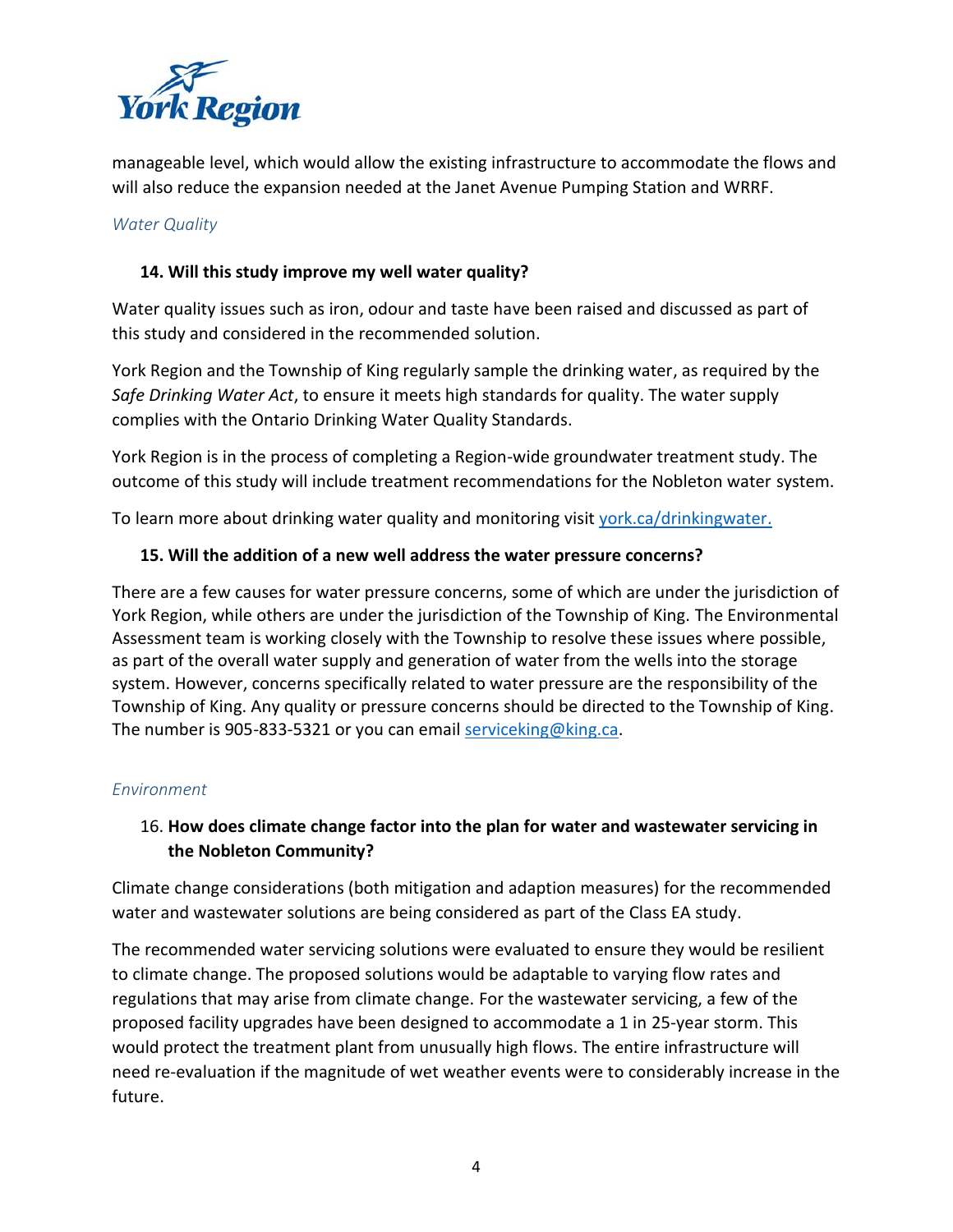

### **17. How will this project impact the quality/quantity of groundwater within the Nobleton area?**

There will be no impact on the groundwater quality in Nobleton. The current Permit to Take Water (PTTW) for the Nobleton wells limits individual wells to stay within their individual capacities and limits the combined capacity of all wells. The well supply system recommended in this project will require a new well and an increase in capacity of the existing wells. A new PTTW will be required that will ensure the quantity and quality of groundwater in the Nobleton Area is not affected.

#### *Planning and Growth*

#### **18. Why is additional servicing capacity needed in Nobleton?**

The current [Nobleton Community Plan](https://www.king.ca/sites/default/files/docs/development-growth/building-septic/Nobleton%20Community%20Plan%20OPA%2057-%20Text%20Only.pdf) (Township of King) designates lands within the existing urban area boundary for future development.

Future residential development within the existing urban area of the Nobleton Community Plan is dependent on the availability of additional servicing capacity. A servicing solution is needed to enable the Township to consider residential or mixed-use development applications that implement the existing Community Plan.

On May 30, 2016, as part of King Township's Official Plan Review, King Council approved the recommended policy directions as part of the *[Understanding Greenfield Density and](https://www.king.ca/sites/default/files/docs/development-growth/planning-land-use/2016-05-16%20Understanding%20Greenfield%20and%20Intensification%20Density%20Report.pdf)  [Intensification in King Township](https://www.king.ca/sites/default/files/docs/development-growth/planning-land-use/2016-05-16%20Understanding%20Greenfield%20and%20Intensification%20Density%20Report.pdf)* report. This provides the framework for a potential population increase in Nobleton.

While Nobleton's future population is subject to King Township's Official Plan, it is expected to increase beyond the current capacity of the existing water and wastewater infrastructure. However, any population growth that occurs will take place within the current Nobleton Urban Area Boundary. No urban expansion beyond the current Urban Area Boundary of Nobleton is planned for in the current King Township Official Plan.

#### **19. Where will future development occur?**

The existing [Nobleton Community Plan](https://www.king.ca/sites/default/files/docs/development-growth/building-septic/Nobleton%20Community%20Plan%20OPA%2057-%20Text%20Only.pdf) designates lands within the current urban area for residential and mixed-use purposes. Any development of these lands is required to be in accordance with the policies of the existing Nobleton Community Plan or the Township's future Official Plan. The Township approved its Official Plan, in September of 2020.

# **20. Is there an approved service population for the Nobleton community? What is it today and what will it be in the future?**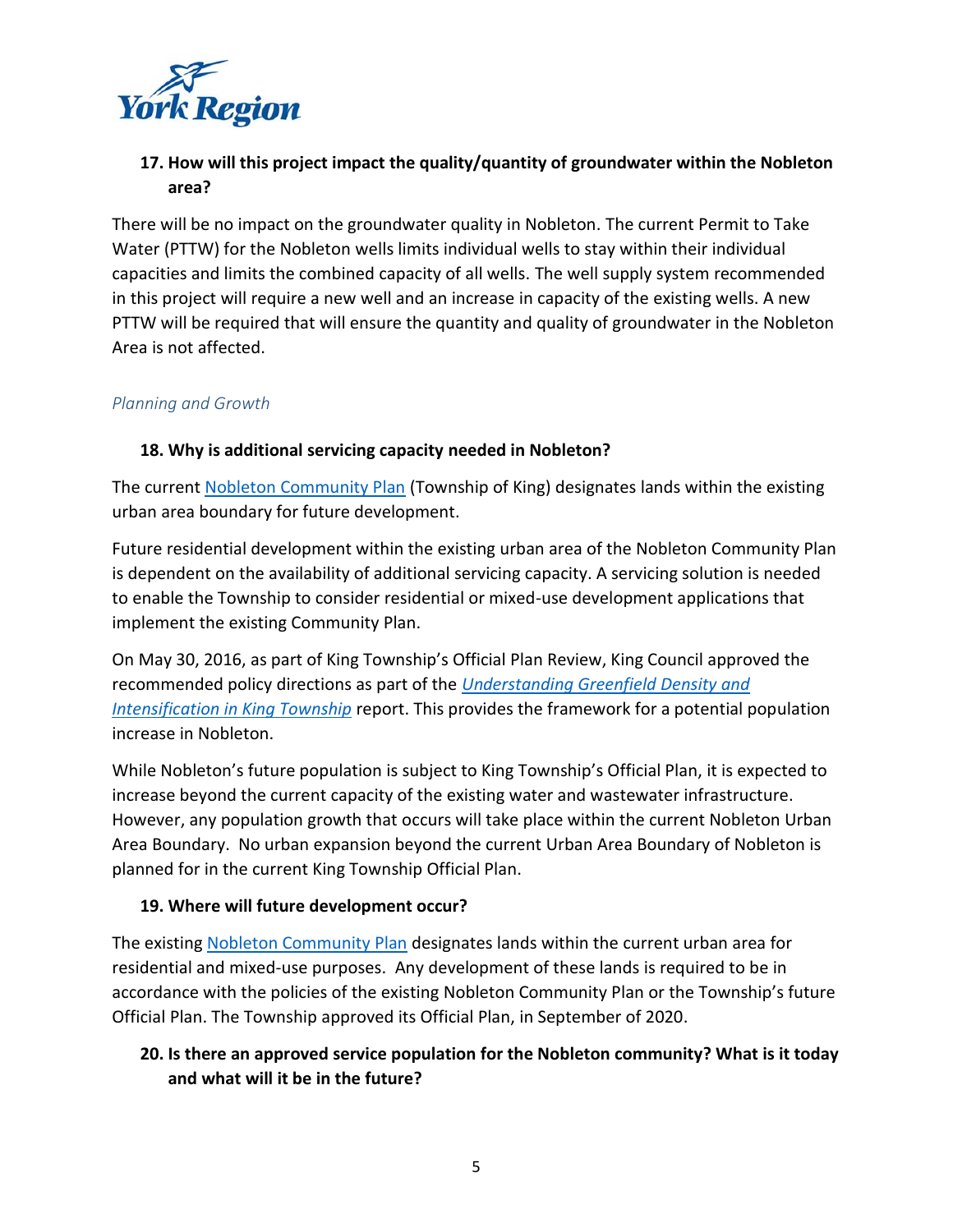

The approved service population is dependent on King Township's [Official Plan for Nobleton.](https://www.king.ca/development-growth/planning-land-use/official-plan)

The current population of Nobleton (Stats Canada 2016) is 4,614 with the majority connected to municipal services. The Class EA study is investigating the water and wastewater servicing for a total population of 10,800.

Water and wastewater servicing is York Region's responsibility. The population estimate is determined by applying the Township's residential density policies from the current Nobleton Community Plan to the amount of land designated for new residential development within the current Nobleton Urban Boundary as well as consideration of the Township's draft Official Plan.

King Township approved its Official Plan in September of 2020.

#### **21. How does this project comply with municipal and provincial policies and frameworks?**

The Class EA study will consider provincial and municipal policy frameworks that apply to the study area including the [Greenbelt Plan](https://www.ontario.ca/document/greenbelt-plan-2017) (2017), th[e Growth Plan for the Greater Golden](https://www.ontario.ca/document/place-grow-growth-plan-greater-golden-horseshoe#:~:text=A%20Place%20to%20Grow%20is,a%20high%20quality%20of%20life.)  [Horseshoe](https://www.ontario.ca/document/place-grow-growth-plan-greater-golden-horseshoe#:~:text=A%20Place%20to%20Grow%20is,a%20high%20quality%20of%20life.) (2019) and the [Oak Ridges Moraine Conservation Plan](https://www.ontario.ca/page/oak-ridges-moraine-conservation-plan-2017) (2017). In Phase Two of the Class EA Study, each alternative was evaluated based on whether they conformed to the policies.

#### *How to participate*

#### **22. How can I provide input on the study?**

Public consultation opportunities will be provided over the course of the study to engage with the public, present information, receive feedback and answer questions. Once this study is complete, all of the study materials will be posted online and available for viewing by request.

Stay tuned for information about public consultation opportunities and the progress of the Class EA study at [york.ca/nobletonea.](http://www.york.ca/nobletonea)

Comments can be submitted using the survey link a[t york.ca/nobletonea.](http://www.york.ca/nobletonea)